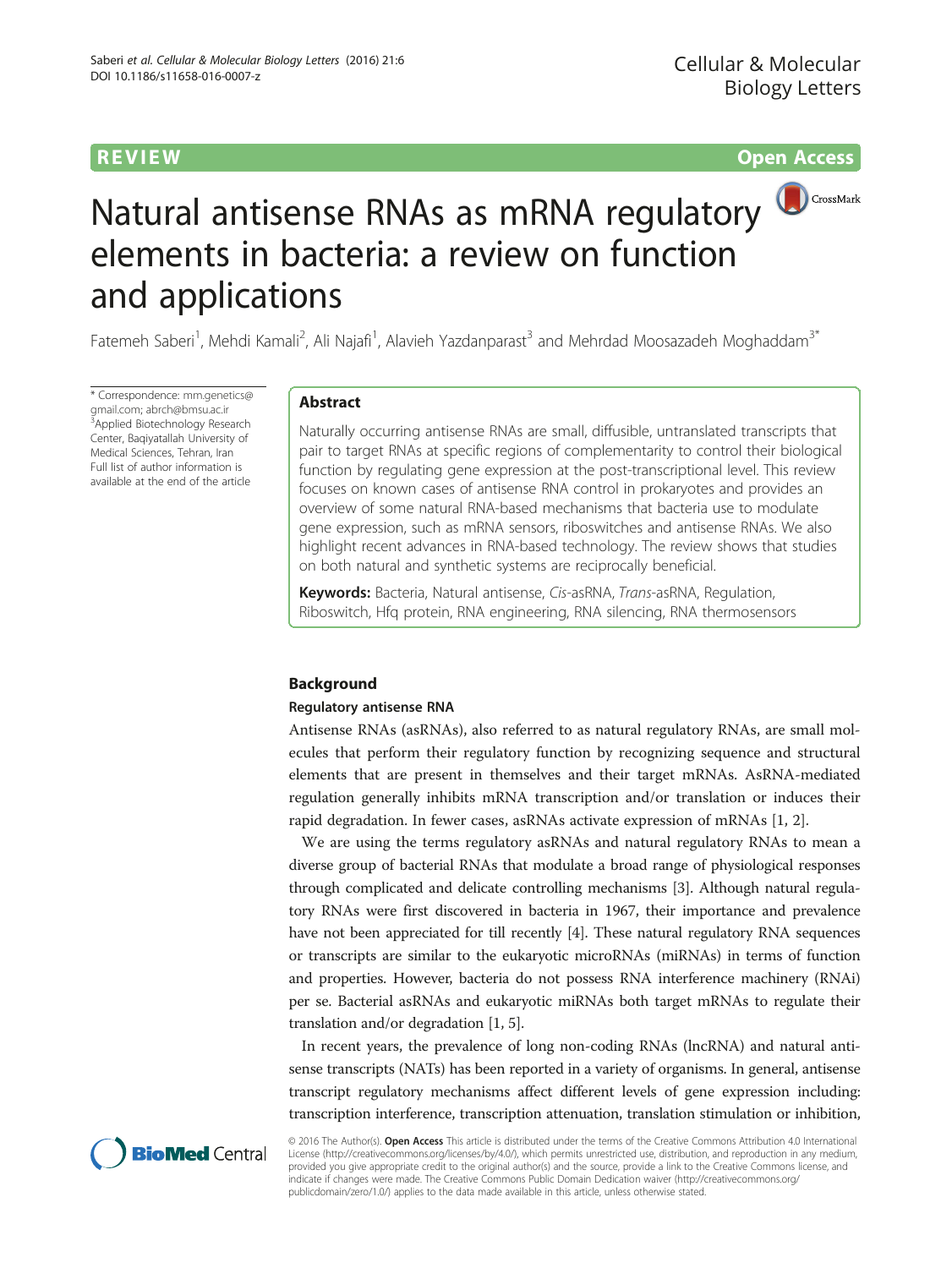and RNA stability [[6\]](#page-15-0). Another major discovery found in bacteria was that many regulatory RNAs dwell in mRNAs [[1\]](#page-14-0).

Here are some of the characteristics of this type of RNA.

- Antisense RNA can be inherited during conjugation (horizontal gene transfer).
- High-throughput transcriptomics has shown that every organism can potentially possess one or several asRNA regulators for every single gene.
- New asRNAs evolve easily and automatically during mutations of the original DNA template.
- Because both antisense and target RNAs are transcribed in close proximity due to the position of the cis on their templates, a high local concentration of both types of molecule takes place. These so-called steric effects and the limited diffusion of transcripts lead to an efficient interaction between antisense and target RNAs, which is suggested to be controlled and biologically effective.
- The spatial closeness of the promoter sites to antisense and target RNAs also causes transcriptional interference, and thus has a regulatory role.

On the other hand, asRNAs can also be defined as endogenous RNA molecules containing complementary sequences to the original transcripts (mRNAs). These endogenous asRNAs have been observed widely in both prokaryotes and eukaryotes [[7](#page-15-0)].

#### cis- and trans-antisense RNAs

Studies have shown that some asRNAs regulate protein function, mimicking the nucleic acids that are the regulatory targets of the protein, so they involve the protein in an inactive complex, whereas the majority of asRNAs pair with target mRNAs and shift their stability and/or translation [[8\]](#page-15-0). In bacteria, these base-pairing/non-coding regulatory RNAs are generally subdivided into three groups: (i) cis-acting 5' element non-coding asRNAs; (ii) trans-acting small non-coding asRNAs; and (iii) cis-encoded asRNAs.

A cis-acting 5' non-coding asRNA is usually attached to the 5' side of an mRNA, the expression of which is regulated by the non-coding RNA. A structural change in the noncoding RNA occurs through binding to small metabolites (riboswitches) or through change of temperature (thermoregulators) or pH (pH sensors). The structural change influences the transcription or translation of the downstream gene or genes in an operon.

Trans-acting small non-coding asRNAs are usually encoded in intergenic regions on the chromosome and control translation or degradation of their target mRNAs. Generally, each trans-acting non-coding asRNA has multiple target mRNAs and binds near the ribosomal binding site of the target mRNAs.

Cis-acting asRNA is expressed as a complementary sequence of mRNA that becomes the sole target RNA. Therefore, *cis-* and *trans-*acting non-coding asRNAs are a major part of the asRNAs in bacteria (Fig. [1\)](#page-2-0).

Prokaryotes also have cis-encoded asRNAs. They significantly contribute to different biological procedures, such as genomic imprinting, circadian rhythm, cardiac gene regulation and recombination of antigen receptor genes [\[7](#page-15-0), [9](#page-15-0)].

Some principal features of cis- and trans-asRNAs are summarized in Table [1.](#page-2-0) As implied therein, cis-asRNAs act on their targets through complete or near-complete complementarity, while short regions of complementarity suffice for trans-asRNAs to affect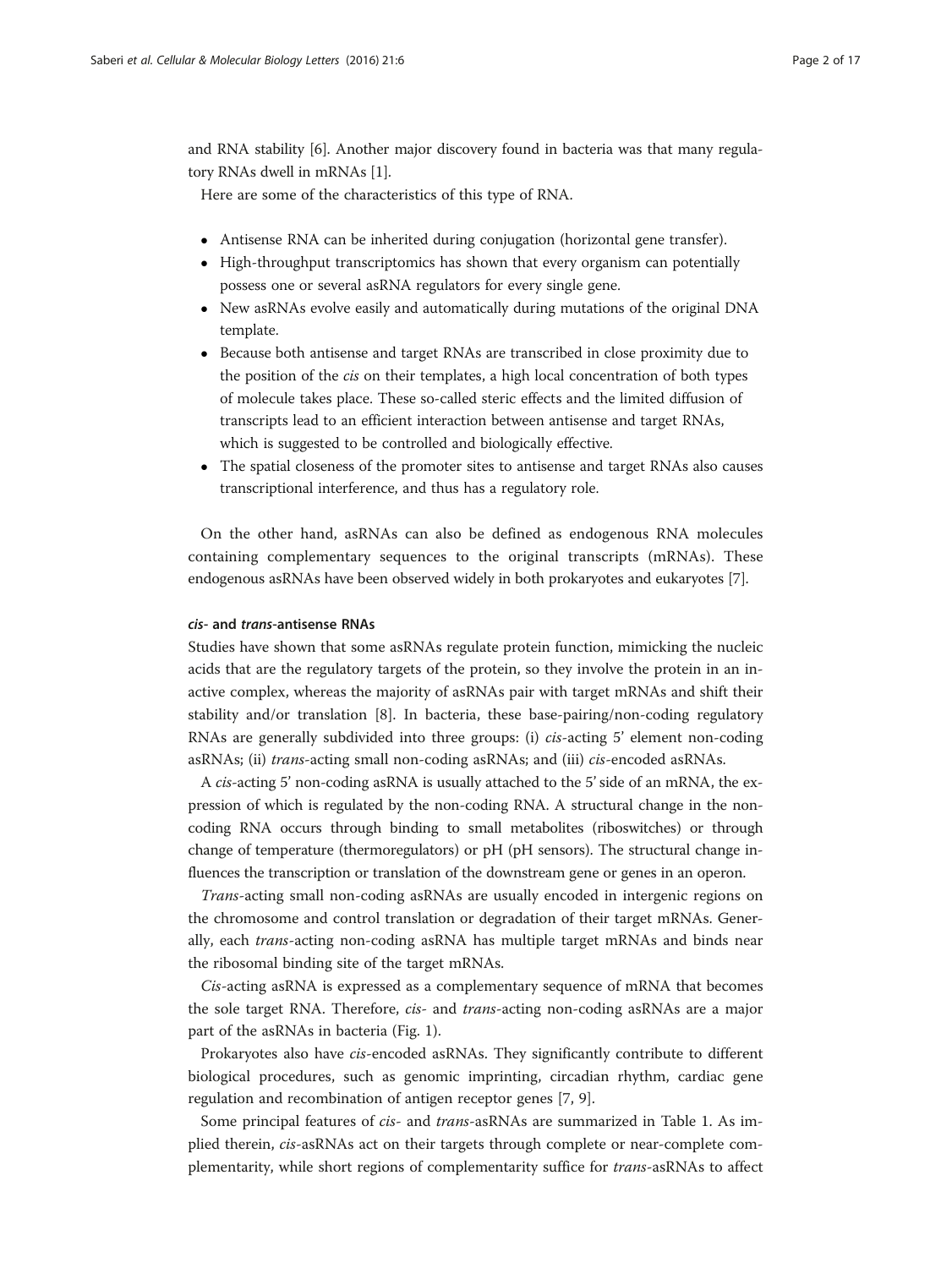<span id="page-2-0"></span>

their target mRNAs. Therefore, cis-asRNAs form much more energetically stable duplexes with their targets than *trans-*asRNAs. Generally, *cis-*asRNAs are associated with mobile genetic elements such as plasmids, phages and transposons. They contribute significantly to the regulation of plasmid copy number, conjugation, phage life cycle and transposition. Several anti-toxicity activities have also been reported for some cis-asRNAs [\[1](#page-14-0), [10](#page-15-0)].

Cis-asRNAs were first detected in viruses, then in prokaryotes and finally in eukaryotes. According to their relative orientation and degree of overlap, they are classified into 3 categories; head-to-head (5' to 5'), tail-to-tail (3' to 3') and fully overlapping. Tail-to-tail orientation seems to be the most common type. Overlapping transcripts might comprise two protein-encoding genes, one protein-encoding and one nonencoding gene, or two non-encoding transcripts [[11\]](#page-15-0).

| cis-asRNAs                                                                               | trans-asRNAs                                                                    |
|------------------------------------------------------------------------------------------|---------------------------------------------------------------------------------|
| Also known as cis-NATs or cis effector asRNAs                                            | Also known as <i>trans</i> -NATs or <i>trans</i> effector asRNAs                |
| Transcribed from the opposing DNA strand of the<br>target gene at the same genomic locus | Transcribed from a separate locus to the target gene                            |
| Display perfect or extensive sequence<br>complementarity with the target gene            | Display imperfect or short stretches of<br>complementarity with the target gene |
| Target individual mRNAs                                                                  | Target multiple sense targets and form complex<br>regulation networks           |
| Mostly short                                                                             | Frequently longer: several hundred nt, in some<br>examples several kb long      |

| <b>Table 1</b> Differentiation of cis- and trans-asRNAs |  |  |
|---------------------------------------------------------|--|--|
|---------------------------------------------------------|--|--|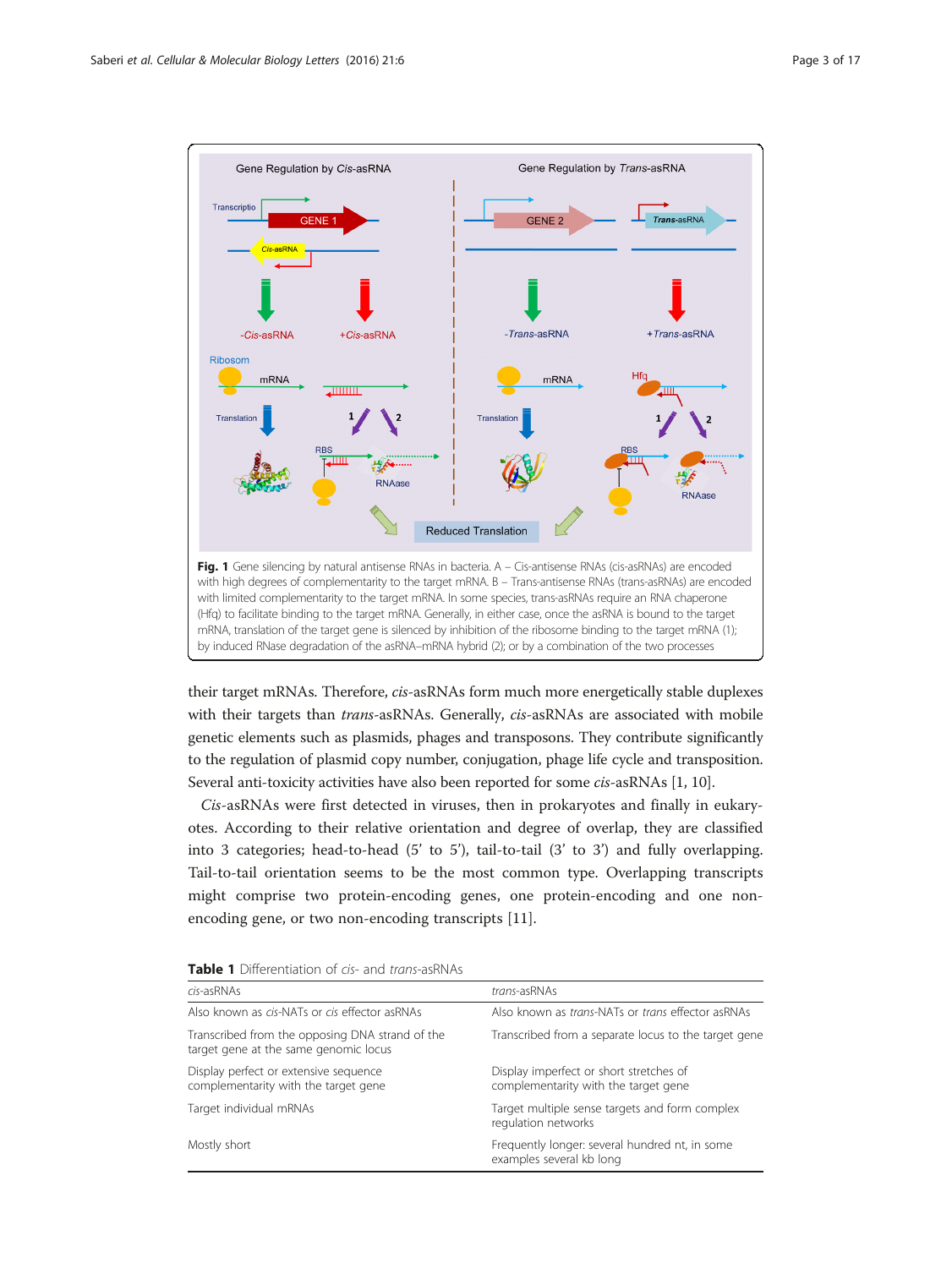Based on recent studies, one of the popular cis-acting regulatory regions of the mRNAs acts as a potential target for the development of novel anti-bacterial compounds or as a regulatory factor for biotechnological applications due to versatile properties of the RNAs and their ability to be regulated by physical parameters (thermosensors) or small molecules (riboswitches). Other high-throughput screens have made it possible to design artificial metabolite analogs that modulate trans-acting regulatory RNAs with two functions: for example, a riboswitch coupled to an asRNA [\[12\]](#page-15-0).

Thus, it is known that asRNAs regulate prokaryotic and eukaryotic gene expression at multiple levels including transcription, RNA editing, post-transcription and translation. They show such a wide distribution and conservation that the assumption of their accidental existence can be completely disclaimed (Table 2) [[13](#page-15-0)–[16](#page-15-0)].

Trans-asRNAs are generally much longer than the cis-asRNAs. It follows that the promoter and first transcribed nt of asRNAs may play the part of an intergenic spacer and then extend to a complementary region. However, cis-asRNAs form more stable complementary duplexes because of their binding kinetics. In addition, cis-asRNAs seem to exert their target interaction independently of proteins such as Hfq (Table 2), but other protein factors such as RNA helicases and RNA binding proteins are involved in the association between sense and antisense RNA [\[13](#page-15-0)].

The sizes of asRNAs are also very diverse. There are examples of rather short NATs of only 100 to 300 nt e.g., SymR, GadY and SyR7, but many asRNAs are substantially longer, ranging from 700 to 3,500 nt. At least one example, in Prochlorococcus sp. strain

| Antisense/target Organism |                                 | Mechanism                                                                   | Description                                                                                                            | Needs<br>Hfg |
|---------------------------|---------------------------------|-----------------------------------------------------------------------------|------------------------------------------------------------------------------------------------------------------------|--------------|
| MicA/ompA                 | Escherichia coli                | Direct (TIR) inhibition<br>of translation                                   | Trans-encoded; entails RNase<br>E-dependent mRNA decay                                                                 | Yes          |
| SgrS/ptsG                 | E. coli                         | Direct (TIR) inhibition<br>of translation                                   | Trans-encoded; SgrS also encoded<br>o protein                                                                          | Yes          |
| CopA/CopT                 | E. coli R1-type<br>plasmids     | Inhibition of translation                                                   | Cis-encoded: involves translational<br>coupling                                                                        | <b>No</b>    |
| IstR1/tisB                | E. coli                         | Inhibition of translation                                                   | Trans-encoded; binding upstream<br>of TIR inhibits standby ribosomes                                                   | No           |
| RNAIII/sa1000             | Staphylococcus<br>aureus        | Inhibition of translational<br>initiation and induced<br>RNase III cleavage | Trans-encoded; full inhibition requires<br>both translation block and endocleavage;<br>also contain open reading frame | No           |
| DsrA/rpoS                 | E. coli                         | Activation of RpoS<br>translation                                           | Trans-encoded; binding upstream<br>of TIR                                                                              | Yes          |
| RNAIII/repR               | Streptococci<br>plasmid plP501  | Riboswitch-like induction<br>of premature transcription<br>termination      | Cis-encoded                                                                                                            | ?            |
| GadY/gadXY                | E. coli                         | Induced cleavage,<br>stabilization of gadX mRNA                             | Cis-encoded between gadX<br>and gadY                                                                                   | Yes          |
| OOP/cll                   | E. coli Lambda<br>phage         | Induced RNase III-mediated<br>cleavage near 3' end                          | Cis-encoded; causes subsequent<br>cll mRNA decay                                                                       | ?            |
| MicC/ompD                 | Salmonella                      | Direct targeting for mRNA<br>decay                                          | CDS-internal target; no effect on<br>translational initiation                                                          | Yes          |
| RNAI/RNAII                | E. coli ColE1-<br>type plasmids | Inhibition of replication<br>primer maturation                              | Cis-encoded; induces RNA folding<br>change                                                                             | No           |
| crRNAs/phage<br>RNA/DNA?  | Bacteria and<br>archea          | Mechanism is homology-<br>dependent but unknown                             | CrRNAs processed from precursor<br>RNA; anti-phage immunity                                                            | ?            |

Table 2 Some mechanisms used by bacterial antisense RNAs [[16\]](#page-15-0)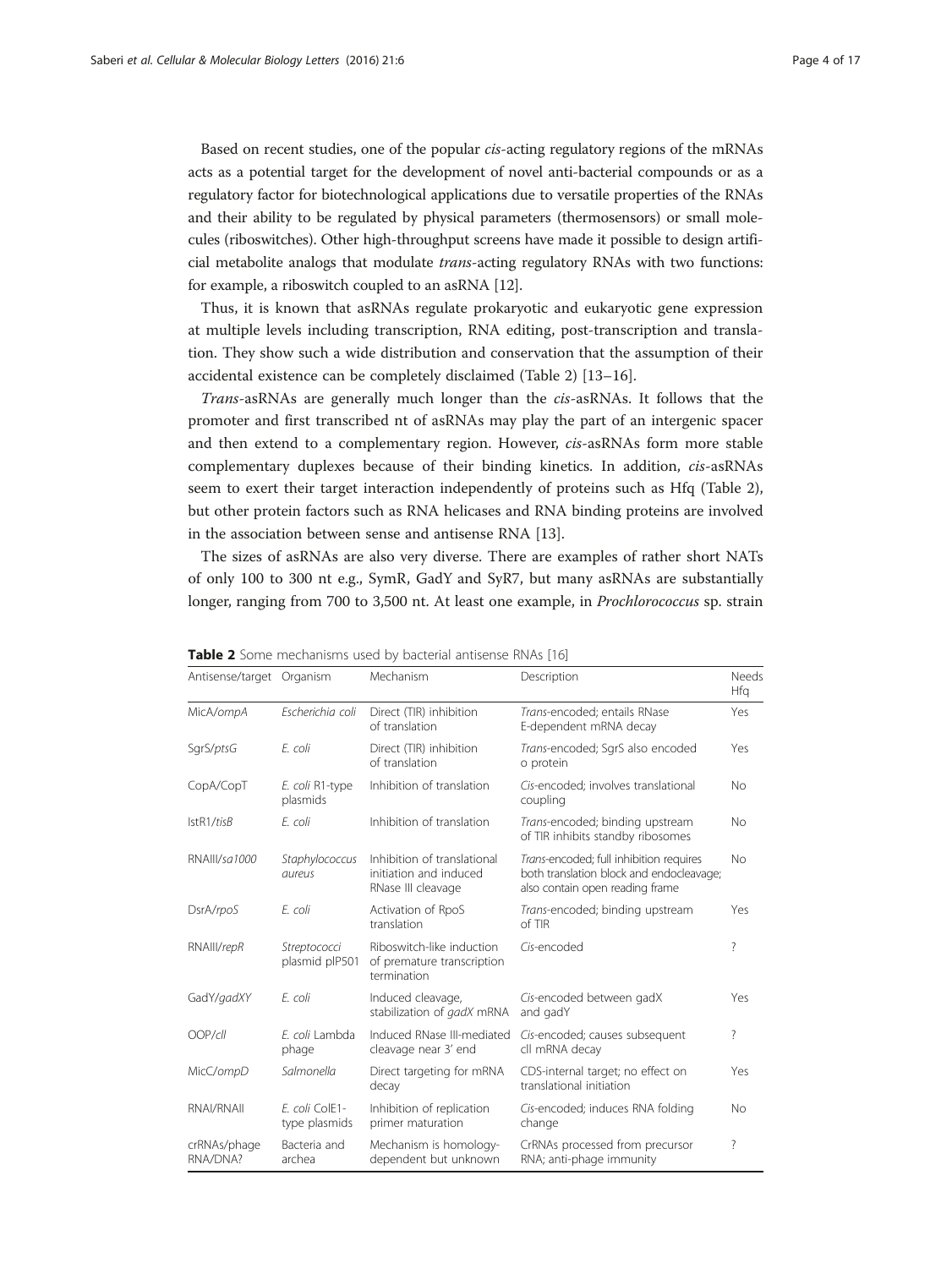MED4, is 3500 and/or 7,000 nt, overlapping 14 genes of a ribosomal protein operon. These asRNAs protect a set of mRNAs that accumulate during phage infection from RNase E degradation. It is noteworthy that this type of asRNA–mRNA duplex formation masks single-stranded recognition sites of RNase E, leading to increased stability of the mRNAs during phage infection [[17, 18](#page-15-0)].

In this review, we will focus our discussion on bacterial small RNAs that act as regulators. In general, the aim of this review is to provide an overview of some natural RNA-based mechanisms, such as mRNA sensors, riboswitches and asRNAs, which are used by bacteria to modulate gene expression. We would also like to highlight recent advances in RNA-based technology. This review emphasizes how studies on natural and synthetic systems are reciprocally beneficial.

# Antisense RNAs in bacteria – discovery and history

The first natural E. coli asRNA (micF RNA) was identified during the characterization of the E. coli outer membrane porin ompC. During that study, it was noticed that several ompC promoter clones repressed the synthesis of the other major outer membrane porin OmpP. The responsible region for this activity turned out to be a 300-bp fragment located upstream of the ompC promoter, 70 % homologous to the DNA encoding the 5' end of the ompF mRNA (including the ribosome binding site and the ompF initiation codon). Further studies showed that this homologous 300-bp fragment is transcribed in the opposite direction from ompC to a 174-nucleotide RNA that complements and encompasses a region of the ompF mRNA containing its translation initiation site. Based on this study, it was proposed that micRNA forms a hybrid with ompF mRNA and inhibits its expression by preparing a model that seeded the idea of using artificial micRNAs to regulate selected genes [\[19, 20\]](#page-15-0).

Studies have shown that the *micF* gene produced this asRNA. *micF* is a stress response gene found in E. coli and related bacteria. It post-transcriptionally controls the expression of the outer membrane porin gene ompF by encoding a *trans-asRNA* (93 nt) that binds its target ompF mRNA and regulates ompF expression by inhibiting translation and inducing degradation of the message [\[21](#page-15-0)].

Several mapping, cloning, sequencing and bioinformatics techniques and tools have helped to identify and characterize asRNAs, but various aspects of their functions, structures and mechanisms of action remain to be explored. Accordingly, fundamental and mechanistic studies aiming to characterize novel regulatory RNA are needed if biotechnological and medical aims are to be met [\[22\]](#page-15-0).

Although regulatory RNAs and their mechanisms were discovered in prokaryotes in 1967, it is only now that the central role of RNA in prokaryote gene regulation in all three domains of life can be demonstrated. The research that led to this discovery occurred in three major phases: 1967 to early 2001; 2001 to recent times; and current research [\[13](#page-15-0), [23](#page-15-0)].

In 1967, Hindley identified a distinct and abundant RNA species, later named 6S RNAI. Its function in RNA polymerase activity regulation had been determined previously. The first trans-acting regulatory RNAs were discovered around this time [[4](#page-15-0)].

Initially, it was thought that cis-asRNAs controlled the life cycle or copy number of extra-chromosomal genetic elements, bacteriophages, transposons and plasmids. One of the first identified antisense transcripts belonged to the gene cro in bacteriophage λ.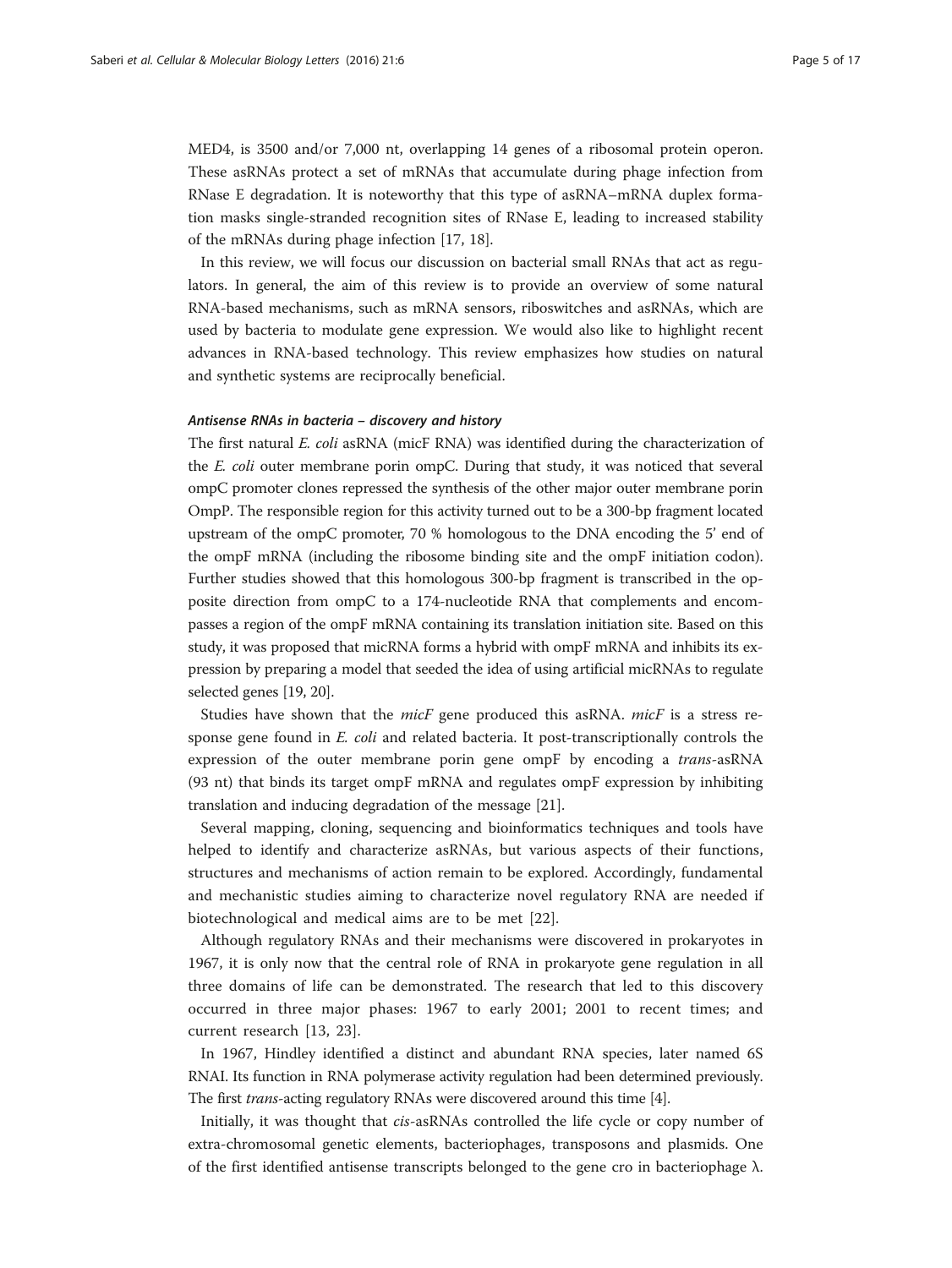It was revealed to be transcribed by bacteriophage  $\lambda$  when overexpression of the 77 nt OOP antisense transcript resulted in its co-degradation with the cII mRNA [\[24](#page-15-0)]. Another extra-chromosomal element was a cis-asRNA I involved in the regulation of maturation of the ColE1 primer and the control of plasmid incompatibility of ColE1-type plasmids.

Over the next two decades, although a small number of chromosomally encoded small RNA regulators such as MicF, DicF and OxyS were discovered, their fundamental importance and privileges were not adequately considered. Only 12 small RNAs containing entities like 6S RNA, tmRNA, RNase P RNA and 4.5 S RNA had been identified in E. coli by early 2001.

In 2001, considerable progress took place thanks to the application computational techniques and predictive approaches to complex systematic experimental screens. For example, comparative genome analysis of closely related species was used for searching transcriptional signals within intergenic regions and scoring the conservation of predicted RNA secondary structure with the aim of small RNA prediction in Enterobacteria. During this second phase, newly identified *trans*-acting asRNAs supplied abundant data for later functional characterization studies [[25](#page-15-0)].

The advent of RNA-seq technology and its use in prokaryotic RNA studies triggered a new wave of discovery. This has led to new standards in the accelerated identification of transcripts and transcriptional start sites [\[13](#page-15-0), [26\]](#page-15-0).

#### Why antisense regulation?

Ongoing studies present two reasons for the advantage of asRNA regulation over other methods of regulation. First, asRNAs could provide an advantageous control system when a particular protein such as transposase needs to be expressed under very selective circumstances or repressed at a very tight level. Second, asRNAs provide one more level of control in the extensive regulation of their targets. For example, translation and expression of MgtC, a virulence factor of Salmonella enterica, is regulated at the transcriptional level by PhoPQ, and at the level of protein stability by the MgtR peptide. Additionally, it might be regulated at the post-transcriptional level by the AmgR asRNA [[27\]](#page-15-0).

In this way, the advantages of RNA-based regulation over classical protein-mediated transcriptional control can be referred as:

- 1. The response to the regulator happens in a shorter time because in this way mRNA is a direct target.
- 2. In the case of small RNAs, a low number of base pairs provide specific and fast mRNA recognition and binding.
- 3. Rapid specificity can be attained because a single nucleotide change suffices for a specificity shift.
- 4. The capacity of RNA regulators to modulate their conformation upon binding increases the number of contacts with a given ligand or makes the recognition of multiple targets easier [\[26\]](#page-15-0).

These features show the potential of artificial mRNA regulators that can be beneficial for various biotechnological applications, supporting the need for more studies [\[24](#page-15-0)].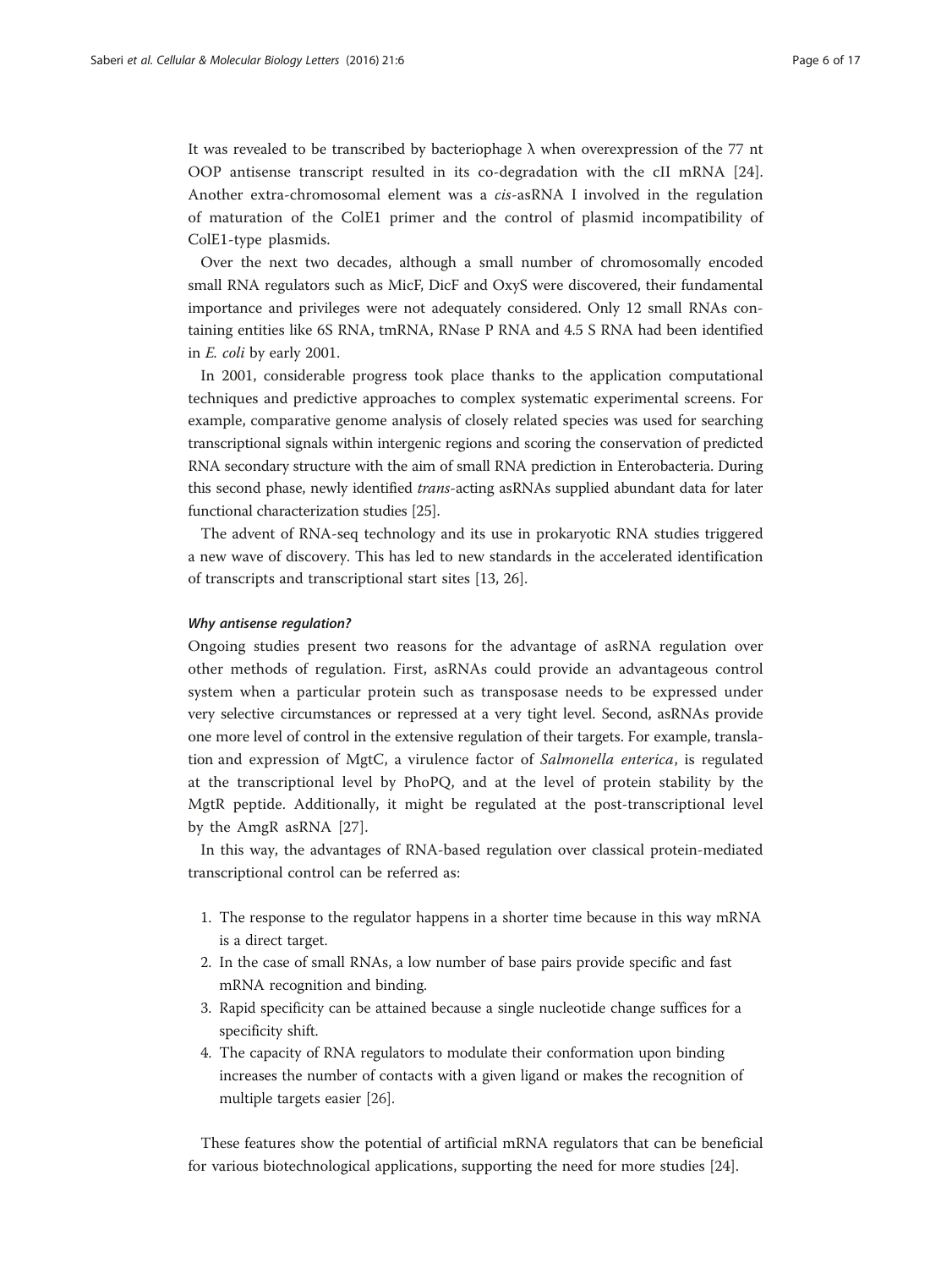#### Antisense RNA functions in bacteria

As mentioned, asRNAs affect cellular functions through transcription attenuation, translation inhibition, and regulation of plasmid copy number through the inhibition of primer maturation, prevention of formation of an activator RNA, and promotion or in-hibition of mRNA degradation [\[16, 28\]](#page-15-0). They perform their regulatory actions by annealing to complementary mRNA strands. For example, they can block translation through steric hindrance or cause rapid degradation by dsRNA-specific RNases. The length and structure, intracellular concentration of the antisense sRNA and resistance to the degradation of the target mRNA influences the proficiency of degradation [\[13, 29](#page-15-0)]. A few examples of different asRNA mechanisms of action in prokaryotes are given below.

#### Induction of a bacterial gene

MucD gene expression and consequent alginate (biofilm) biosynthesis in Pseudomonas aeruginosa is regulated by cis-asRNA (named mucD\_AS). Functionally, mucD\_AS turned out to be able to induce biofilm formation in P. aeruginosa. Considering the biotechnological and medical significance of alginate as a key virulence factor of P. aer-uginosa, this finding is particularly important [\[30\]](#page-15-0).

# Inhibition of bacterial gene expression

An asRNA named *micF* inhibits the expression of the membrane porin gene, *ompF*. This occurs under the regulation of environmental and internal stress factors, including elevated temperature, exposure to salicylate and redox stress.  $ompF$  is at its maximal expression level at low temperature and osmolarity and this is regulated at the transcription and post-transcription levels by  $micF$  asRNA [[16](#page-15-0)]. However, the regulatory mechanism is not clear: it seems that micF destabilizes the ompF mRNA and inhibits its translation. It is likely that specific binding proteins are also associated to micF asRNA, while both seem conserved in other Gram-negative species. Other controlling systems are involved at different levels [\[31, 32\]](#page-15-0).

#### Post-transcriptional inhibition of mRNA

dicF is an asRNA that inhibits cell division in E. coli. ftsZ mRNA, which is apparently involved in initiating division, is inhibited by several factors, including the 53-nt dicF-RNA, which is transcribed from *dicB* operon (another inhibition factor) and partially complementary to the ftsZ mRNA [[31\]](#page-15-0).

#### Inhibition of translation

The expression of glutamine synthetase gene  $(gInA)$  is likely regulated by asRNA in Clostridium. This is an important enzyme for nitrogen assimilation in Gram-positive Clostridium acetobutylicum and is nitrogen regulated. The regulatory 43 nt asRNA is complementary to the *ginA* RBS and its transcription induced in nitrogen level of environment is high leading to repressed ginA transcripts [[31](#page-15-0), [33](#page-15-0)].

# Regulating plasmid replication

Controlling genes and sites in the replication frequency of plasmids are located on the plasmids themselves, which keeps the copy numbers of plasmids stable. Many plasmids use asRNAs to measure their own copy numbers and adjust deviations. Controlling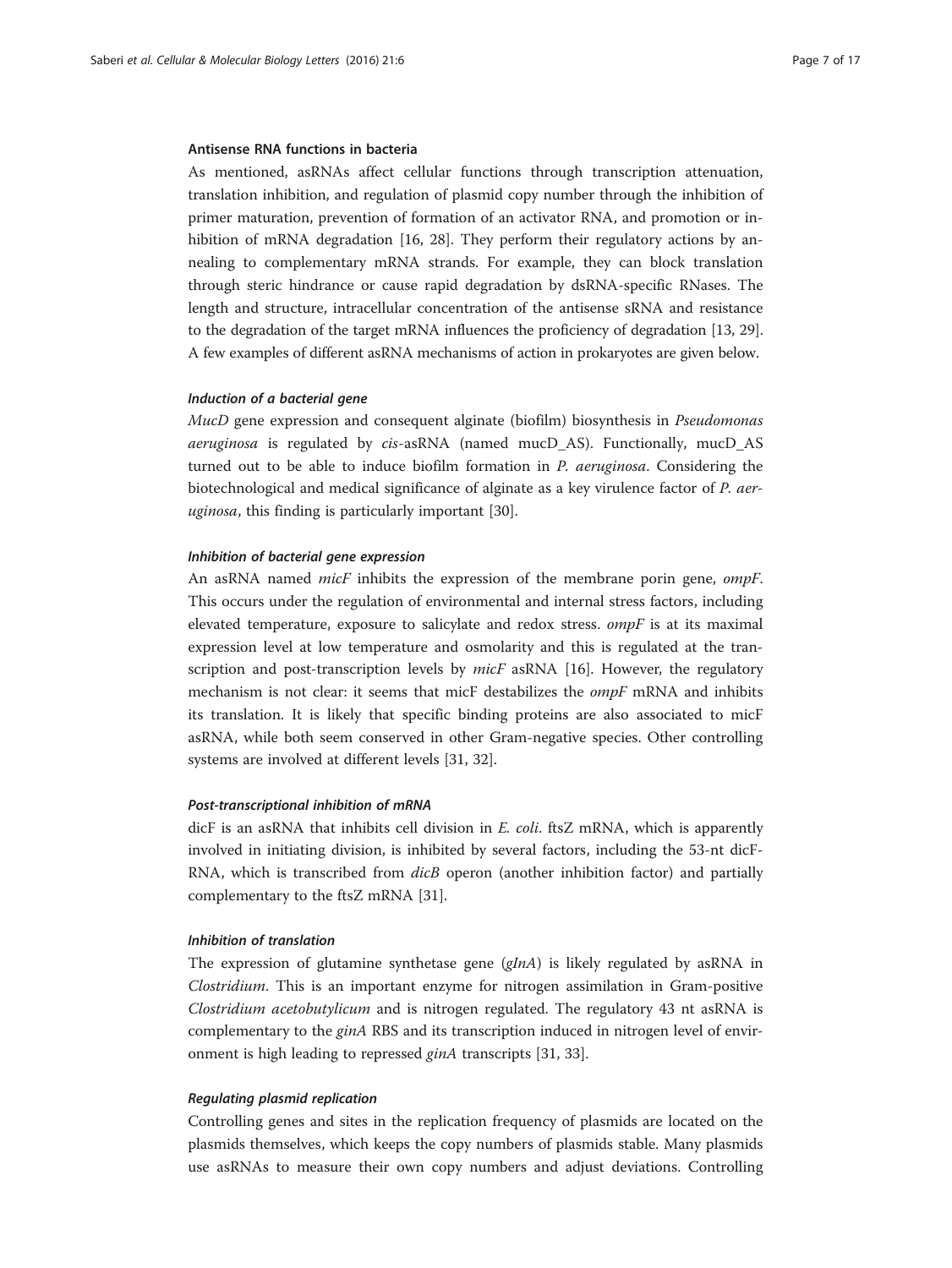other protein synthesis (such as a rate-limiting replication protein) or primer inhibition (in the case of the ColE1-type plasmids) can take place too [\[19, 31, 34\]](#page-15-0). Some examples are given in Table 3.

# Inhibition of F-like plasmid conjugation

More than 30 *tra* genes are involved in the conjugation of F-like plasmids (such as *Incf* and  $R1$ ). One of these is a transcriptional activator, traJ. It is regulated by an asRNA system, FinP, which complements to *traJ* RBS and blocks its translation. FinP metabolic stability increases with the help of a ribonucleolytic degradation inhibitor protein, FinO. Structurally, FinP has two stem-loops, so loops are responsible for specificity and stems and play a pivotal role in its activity [\[4](#page-15-0), [14](#page-15-0)].

# Inhibition of plasmid and host-encoded killer systems

Host-killing systems are employed by many bacterial plasmids to kill cells that fail to keep at least one plasmid copy at cell division to guarantee their maintenance in bacterial cells [[19, 31\]](#page-15-0). All members of the growing list of plasmid-borne killer systems have a similar genetic structure. They produce a small protein that increases the permeability of the cell membrane, leading to cell death. There is an asRNA that inhibits the expression of this protein at the post-translational level. An overlapping reading frame is involved in the killer mechanism and in its inhibition [\[35](#page-15-0)].

#### Control of bacteriophage development

In the bacteriophages P22 and A, antisense control exists as a secondary control strategy and contributes at various levels to their developmental pathways. Some of these RNA transcripts and their functions are listed below [[31](#page-15-0)].

- OOP RNA facilitates cell mRNA decay.
- PaQ RNA inhibits late gene expression.
- P22 sar RNA inhibits anti-repression.
- Sas RNA in phage P22 regulates alternative translation.

#### Controlling toxin synthesis

SymE protein shows homology to MazE, an antitoxin, encoded from an SOS-induced gene. It is suggested to be involved in cell growth inhibition, decreased protein synthesis and increased RNA degradation, and therefore functionally resembles RNA endonuclease

| Plasmid          | The role of the antisense RNA                                                                                                                                                                                                                      |
|------------------|----------------------------------------------------------------------------------------------------------------------------------------------------------------------------------------------------------------------------------------------------|
| CoIF1            | An asRNA, termed RNA I, binds to the 5' end of RNA II, triggering a conformational<br>change that initiates inhibiting replication by preventing persistent hybrid formation.                                                                      |
|                  | Another asRNA, Rcd <sup>a</sup> , complementary to the Cer region of plasmid, is synthesized when<br>synaptic complexes between Cer sites are formed. It inhibits division when the plasmid<br>is in a multimeric state and at risk of being lost. |
| IncFII-Like      | An asRNA blocks the translation of leader protein and causes inhibition of Rep protein<br>synthesis.                                                                                                                                               |
| $Inclu-IncB$     | An asRNA prevents the formation of an activator RNA pseudo knot.                                                                                                                                                                                   |
| pT181 and plP501 | Antisense RNA induces attenuation of transcription.                                                                                                                                                                                                |

Table 3 Plasmids using NAT regulating systems

<sup>a</sup>Repressor of cell division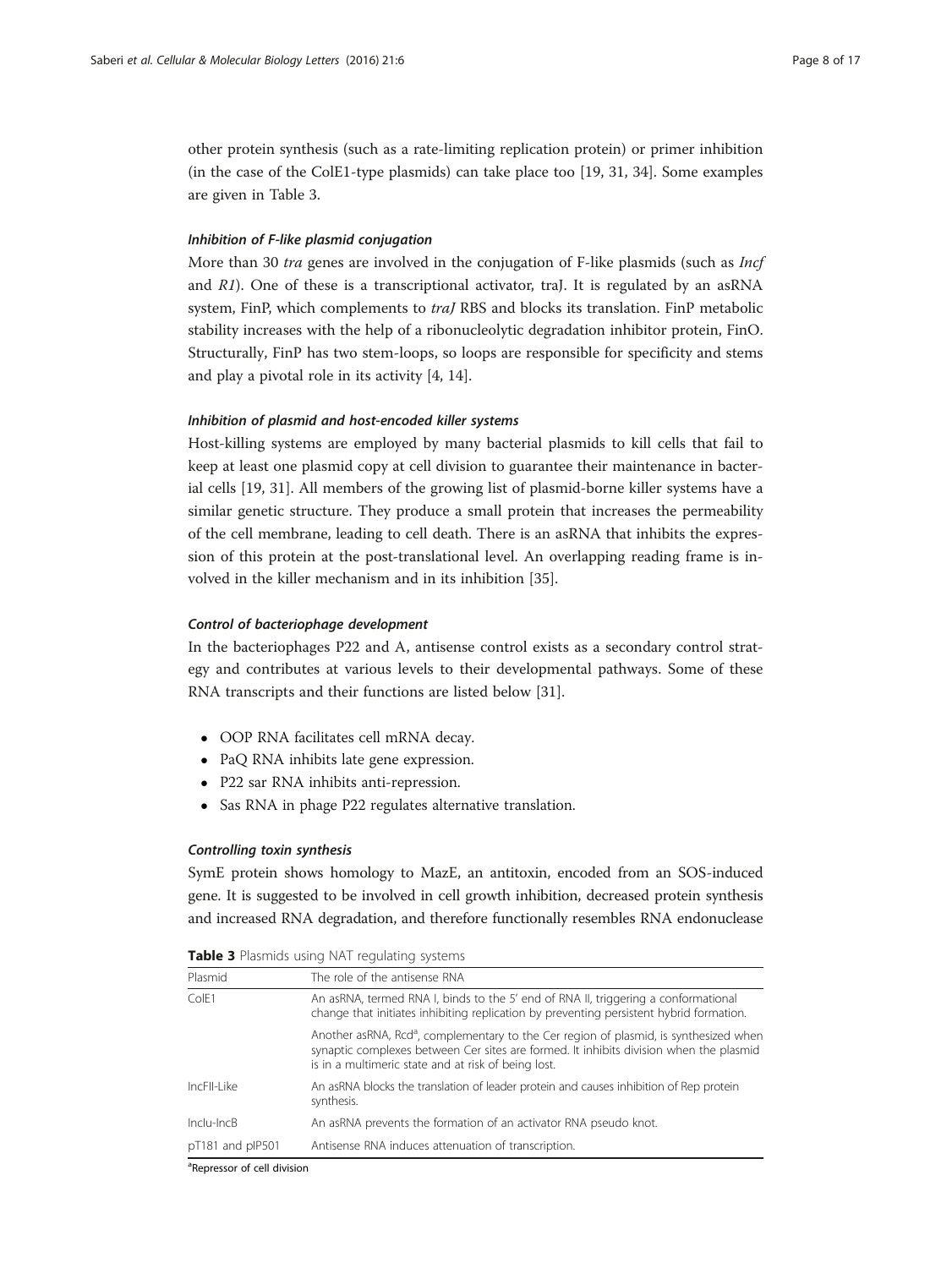toxins. SymR is one of several mechanisms that repress SymE gene expression. It contains an asRNA that is encoded in *cis* to the *SymE* gene [\[36, 37](#page-15-0)].

#### Small RNAs involved in quorum-sensing and biofilm formation

Recent studies have revealed that RNAs are key regulators in pathogens. Small RNAs regulate the translation and/or stability of mRNAs that encode virulence factors, or proteins with roles in adaptive responses, which are triggered by environmental cues and stresses. Generally, the transcription of many pathogenesis-related RNAs is dependent on the growth phase but in several pathogens, the secretion of virulence factors is regulated by cell-density sensing (quorum sensing), a process that involves communication through secreted signaling molecules. Several regulatory RNAs are the main effectors of quorum-sensing systems [\[38, 39](#page-15-0)].

For example, in Vibrio cholerae, the sensory signals converge on a response regulatory protein, LuxO. At low cell density, when the quorum-sensing autoinducer is absent, phosphorylated LuxO activates the transcription of four redundant Qrr RNAs as quorum regulatory RNAs (Qrr1–Qrr4) that regulate the mRNA of the downstream target gene hapR through the inhibition of translation and mRNA degradation. In Staphylococcus aureus, the effector of quorum sensing is encoded by the agr system, which is composed of two divergent transcription units. The first operon combines a density-sensing cassette including *agrD* and *agrB*, and a two-component sensory transduction system (agrA and agrC), which is required for its autocatalytic activation as well as for the activation of transcription of RNAIII, the intracellular effector of the *agr* regulon.

Although it had previously been thought that small RNAs are noncoding, based on this research several such entities were recognized to be both regulatory and protein coding (regulatory RNA and mRNA). For example, RNAIII is one of the first identified trans-acting regulatory RNAs shown to encode a 26-amino acid peptide that may be involved in biofilm integrity in addition to its regulatory effect in quorum-sensing in S. aureus [\[40\]](#page-15-0).

In *E. coli*, when phosphor–sugar intermediates can increase to toxic levels, SgrS, a 227-nt small RNA, represses  $ptsG$ , the glucose transporter component of the PTS, at the translational level. SgrS encodes for a 43-amino acid oligo-peptide, SgrT, which inhibits glucose transportation of PtsG. Transcriptional profiling has revealed five potential sRNAs in Listeria monocytogenes. They are suggested to encode 28-to 64-amino acid small peptides [[41](#page-15-0)].

## A brief overview of other regulatory RNA elements

Many other kinds of mRNA regulatory elements exist that are actually located on the same strand and near the locus of target mRNA, just upstream of the target coding sequence. These types of regulatory elements are also classified as cis-acting RNA regulators [[42](#page-15-0)].

#### Metabolite-sensing riboswitches

Some regulatory mRNAs modulate gene expression through allosteric mechanisms due to stimulant metabolites that modify the mRNA structure and activity by binding to 5' UTR regulatory elements. The modified structure of the mRNA influences the expression of the following coding sequence. These metabolite-sensing mRNAs, which are called riboswitches, are widespread in bacteria. They give feedback regulation that supplies the cell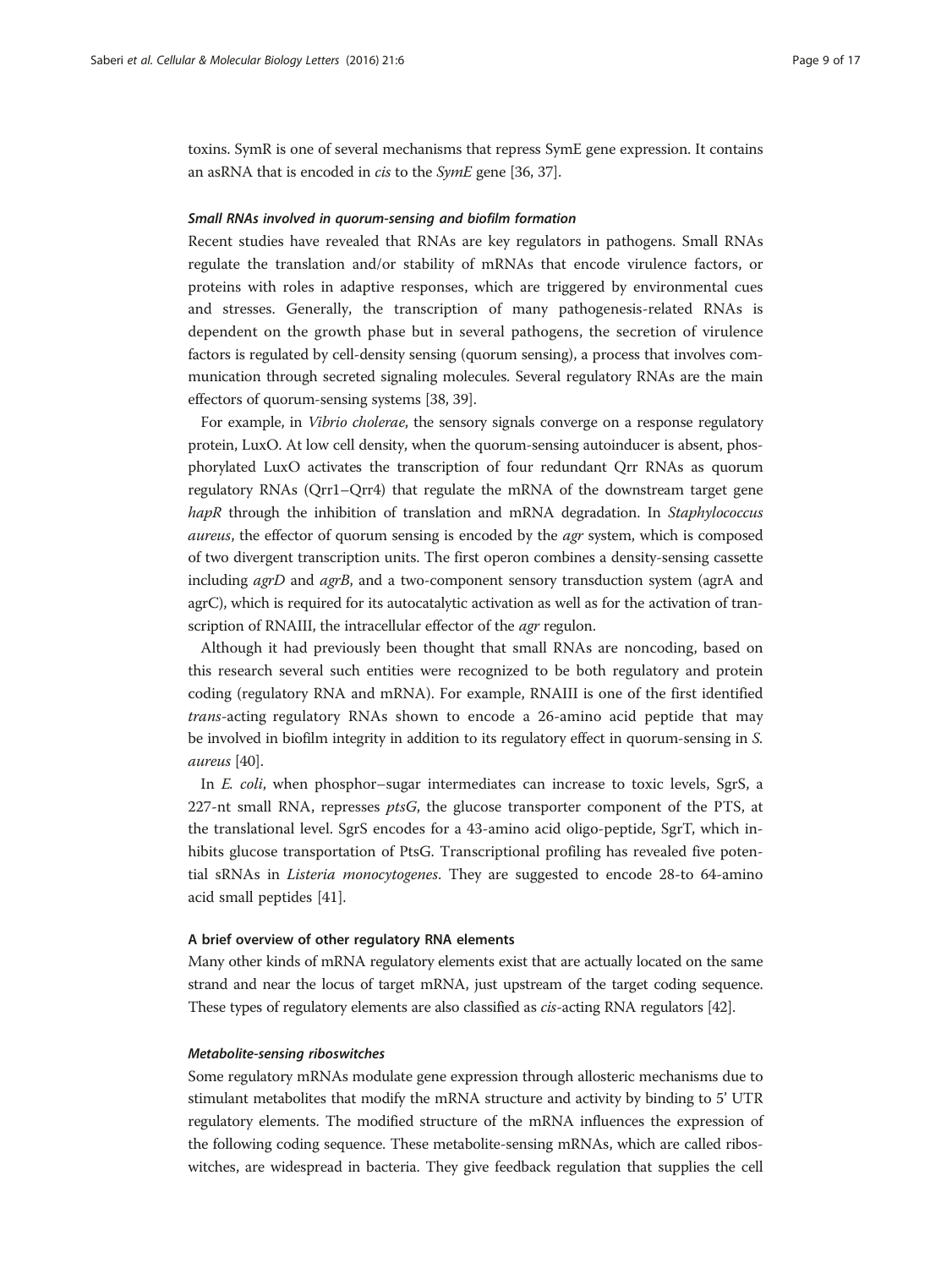with a reciprocal regulation system that is responsive to the concentration of stimulant metabolites. In addition, the synergism of different riboswitches in functional units develops even more complex regulatory arrangements. Such metabolite-specific tandem riboswitches may act independently or associate together [\[1,](#page-14-0) [12](#page-15-0)].

# RNA thermosensors

RNA molecules have a particular potential to sense temperature due to their versatility and dynamism. Several mRNAs of heat- and cold-shock proteins also act as thermosensors. It is shown that some proteins associated with bacterial pathogenesis or bacteriophage development and lysogeny have mRNAs that are regulated by the thermosensor system. As with the riboswitches, the thermosensor regulatory elements, are settled at the 5' UTR of mRNAs. Another mutual mechanism controls all heat- and cold-shock responsive elements and translation initiation, so that low temperature causes target mRNA RBS to fold into a helical structure preventing the formation of the ribosomal initiation complex and protein synthesis initiation. However, in higher temperature, the inhibitory structure unfolds and then protein synthesis begins after ribosomal initiation complex formation.

In many Gram-negative bacteria, this 5' UTR regulatory element of heat-shock protein mRNAs contains 4 hairpins. It has the name ROSE (repression of heat-shock gene expression). Another example is the 5' UTR of prfA mRNA in Listeria monocytogenes, which contains a similar hairpin that melts at host temperature (37 °C), permitting the protein to start its virulence function. Some other thermosensitive elements may adopt more stable structures. Thus, thermosensitive regulatory activity is influenced by the rate of the transcription, the thermosensitive folding performance and the ribosome recognition efficiency of these structures [\[1](#page-14-0)].

## Hfq-associated regulatory small RNAs

As implied before, thermosensors and riboswitches were from well-characterized groups of cis-acting regulatory sRNAs. Trans-acting regulatory RNAs are the best-characterized class of RNA regulators [[43, 44](#page-16-0)]. Trans-encoded asRNAs are extensively observed in bacterial genomes and show partial complementarity to their target. The pleiotropic regulator protein Hfq is a highly conserved hexameric protein that tends to bind to an AU-rich region of a single-strand RNA preferentially close to a stem-loop structure. It was recently found in association with many trans-encoded regulatory RNAs, regulating the mRNA translation [\[45, 46](#page-16-0)]. Most of the Hfq-dependent small RNAs contain 3 structural partitions: a 5'-targeting domain, a Hfq-binding domain and a 3'-located terminator [\[28](#page-15-0)].

#### Synthetic antisense RNA

An antisense RNA regulatory system is potentially very useful for metabolic engineering and/or as a therapeutic agent in prokaryotic organisms [[27](#page-15-0)]. The understanding of regulatory asRNAs and their mechanisms enable us to design synthetic RNA regulatory systems for a variety of biotechnological and medical purposes. Artificial regulatory RNAs have aided many biological studies, such as in the identification of riboswitches in bacteria.

In some studies, the targeting region of recognized Hfq-associated regulatory asRNAs was merged to other asRNA backbones to construct custom regulatory asRNAs with a desired regulatory function. As the library of various regulatory small RNA modules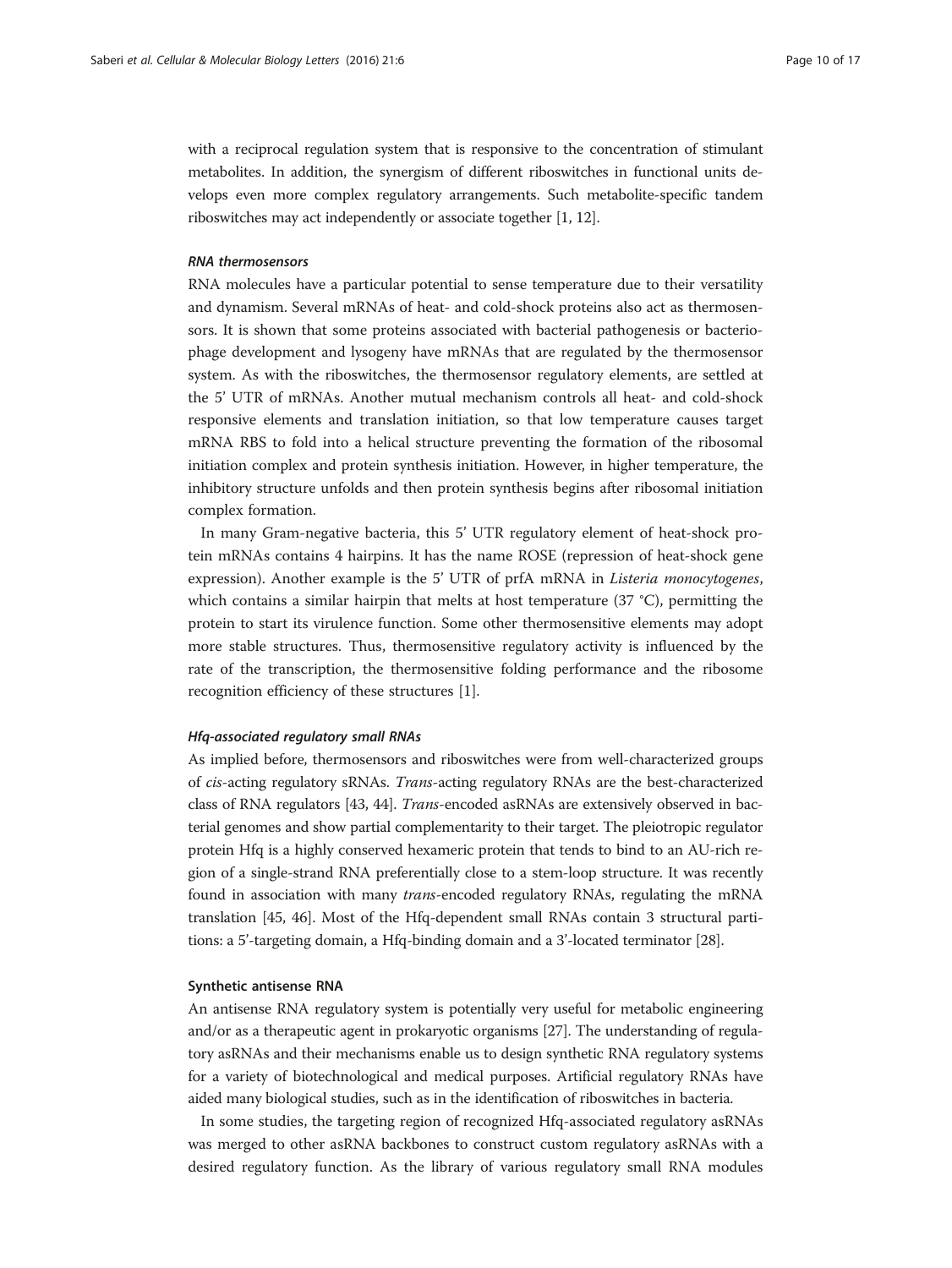becomes more complete, the design of a completely recombinant asRNA becomes more approachable. Mutational techniques and in silico modeling software are helpful to predict the designed asRNAs structurally and functionally [\[1,](#page-14-0) [47](#page-16-0)]. What follows are some of the existing applications.

# Antisense RNA as a metabolic engineering tool to enhance the productivity of several bacterial hosts

Natural prokaryotic antisense systems were the first RNA-based regulatory systems applied in bacteria. The locus of  $parB$  partition in the plasmid R1, which stabilizes the plasmid in the carrier cell through toxin/antitoxin counteraction, is also regulated under an RNA-based regulation system. Therefore, this regulatory system might be helpful when R1 is used to produce a special product [[48](#page-16-0)]. In addition, there are many other biological procedures that are controlled with asRNA-based strategies. The regulation of biosynthesis of the global regulatory proteins and metabolites in Clostridium acetobutylicum and E. coli are noteworthy examples [[14\]](#page-15-0).

Furthermore, asRNA strategies are suggested to enhance recombinant protein production in *E. coli*. One approach is to silence the RNaseE using asRNAs and decrease the cellular level of RNaseE. This is supposed to decrease mRNA degradation in the cell, resulting in augmentation of the target mRNA and the related product [[49\]](#page-16-0).

Regulatory asRNA was also studied in Clostridium acetobutylicum. The idea was to redirect the primary metabolism of bacteria trying to reduce the levels of the butyrate-forming enzymes, because butyrate is assumed to induce solvent genesis in C. acetobutylicum. The larger goal was downregulation of the primary metabolism of C. acetobutylicum, which is a promising organism for biorefinery [\[50, 51](#page-16-0)].

Regulatory asRNA was also used in Lactobacillus rhamnosus, a milk-fermenting bacterium. The purpose was to change the polysaccharide size without any alteration to the total amount. This offers a conditional control of gene expression in metabolic engineering samples without gene inactivation [[52\]](#page-16-0).

#### Antisense RNA as bacterial protection against bacteriophages

Bacteriophages can be highly disruptive in microbial industries that use starter cultures or produce live mucosal vaccines or enzymes and metabolites. It has been shown that asRNA anneals to sense RNA and makes it subject to dsRNase enzymes. The idea of designing asRNAs against essential genes for phage development is of great interest [\[53\]](#page-16-0).

#### Artificial antisense RNAs as gene silencers

Despite all of the controversial reports on the ability of asRNAs to silence genes, one study did show that they can silence a gene by decreasing target mRNA concentration [[54\]](#page-16-0). Since lacZ is an ideal subject for gene silencing studies, it has been used as a target for synthetic asRNAs. The β-galactosidase activity assessment has shown to be successful in silencing lacZ in E. coli. The goal of the study in question was to survey the silencing efficiency and repression mechanism [\[54](#page-16-0), [55](#page-16-0)].

## Synthetic RNA silencing as antimicrobials

A variety of RNA-level regulatory systems have been developed in bacteria. The most important factor in their development is that mRNA can rapidly switch from repression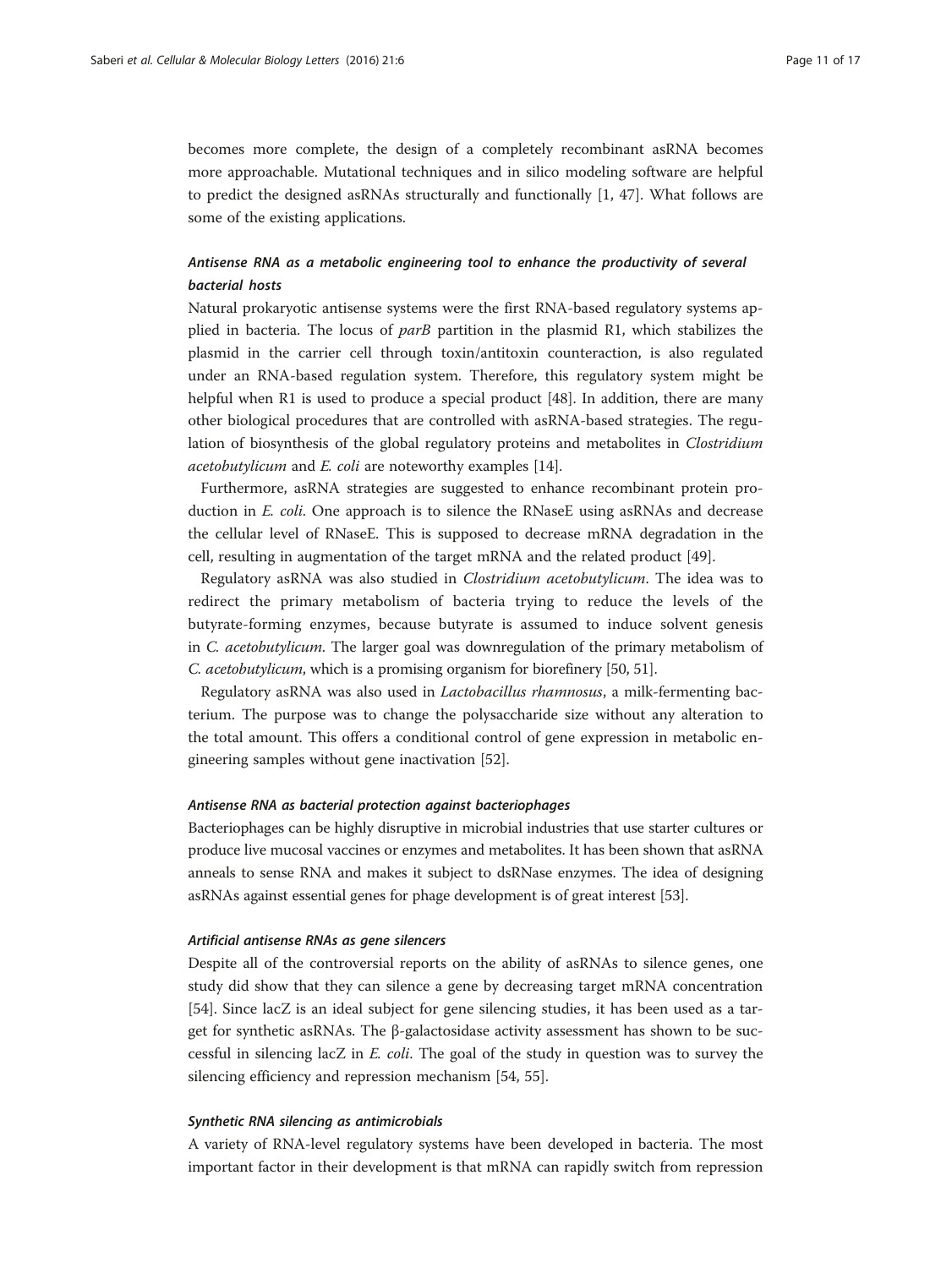to expression and vice versa in response to environmental stimulation [[56](#page-16-0), [57\]](#page-16-0). The antibiotic resistance system is noteworthy because cell survival in the presence of antibiotics needs a rapid antibiotic resistance gene expression and cis-encoded antisense sequences provide this. These asRNA coding sequences are situated within a short open reading frame just upstream of the start codon region of both the chloramphenicol and erythromycin resistance genes [[58, 59](#page-16-0)]. RNA-silencing sequences manage gene regulation not only located out of the operon but also when they lie within the operon. For instance, Spot42 RNA, an antisense repressor sequence for gal is located within the galETKM operon. Additionally, RNA silencing acts as an RNA regulatory system in the protection of bacteria from viral infection. Natural RNA silencing provides bacteria to a wide range of RNA-level gene control [\[60](#page-16-0)].

# Antisense RNA as a tool to analyze essential genes in bacteria

Antisense RNA regulation has been employed for determining essential genes of bacteria. S. aureus has been targeted by two research groups applying shotgun technology to make a library of S. aureus genome fragments cloned under inducible promoters aimed to essential gene identification. Although the suboptimal regulatory efficacy of RNA may contravene the desired lethal activity, the RNA regulators have been successful enough to recognize many essential genes of S. aureus, leading to infection resolution in the animal model [\[1](#page-14-0), [61](#page-16-0)].

#### ncRNAs/RNA aptamer-fused regulators

Non-coding RNAs (ncRNAs) have a variety of regulatory functions in cell. Since most trans-acting ncRNAs generally cannot sense cellular signals directly, allosteric RNA fusion molecules have been engineered combining ncRNAs (as the target recognition motif ) and RNA aptamers (as the ligand-sensing motif). The fused aptamer part enables the ncRNA modulatory activity in E. coli. This is applicable to both translation ncRNA regulators (e.g., IS10 ncRNA) and transcription ncRNA regulators (e.g., pT181 ncRNA). This reconfiguration develops an orthogonally acting fusion molecule capable of recognition of different ligands and affecting different subjects in a biological system [\[62](#page-16-0)–[64](#page-16-0)].

Finally, the technique of aptamer–ncRNA fusion molecules provides researches with a very extended and efficient tool for ligand-sensing regulatory circuits. A single ncRNA can be fused to various aptamers as sensing domains and can bring up ligand sensor control systems that respond to multiple input signals applicable for structurally related families of ncRNAs [[65\]](#page-16-0).

# Synthetic small RNAs as ligand-specific purification tools

For experimental investigations of small RNAs and their interactions with proteins, they must be purified in a native form. Aptamer-tagged variants of target small RNAs can be produced and used in RNA-based affinity chromatography. Thus, appropriate plasmids have been developed to express target small RNAs tagged with one of three global aptamer sequences: MS2, boxB or eIF4A [\[65\]](#page-16-0).

#### Synthetic RNA thermosensors

By exploiting biomimicry, in vivo selection and computational design, synthetic thermosensors have been created. These trials made a simple on/off switch to express any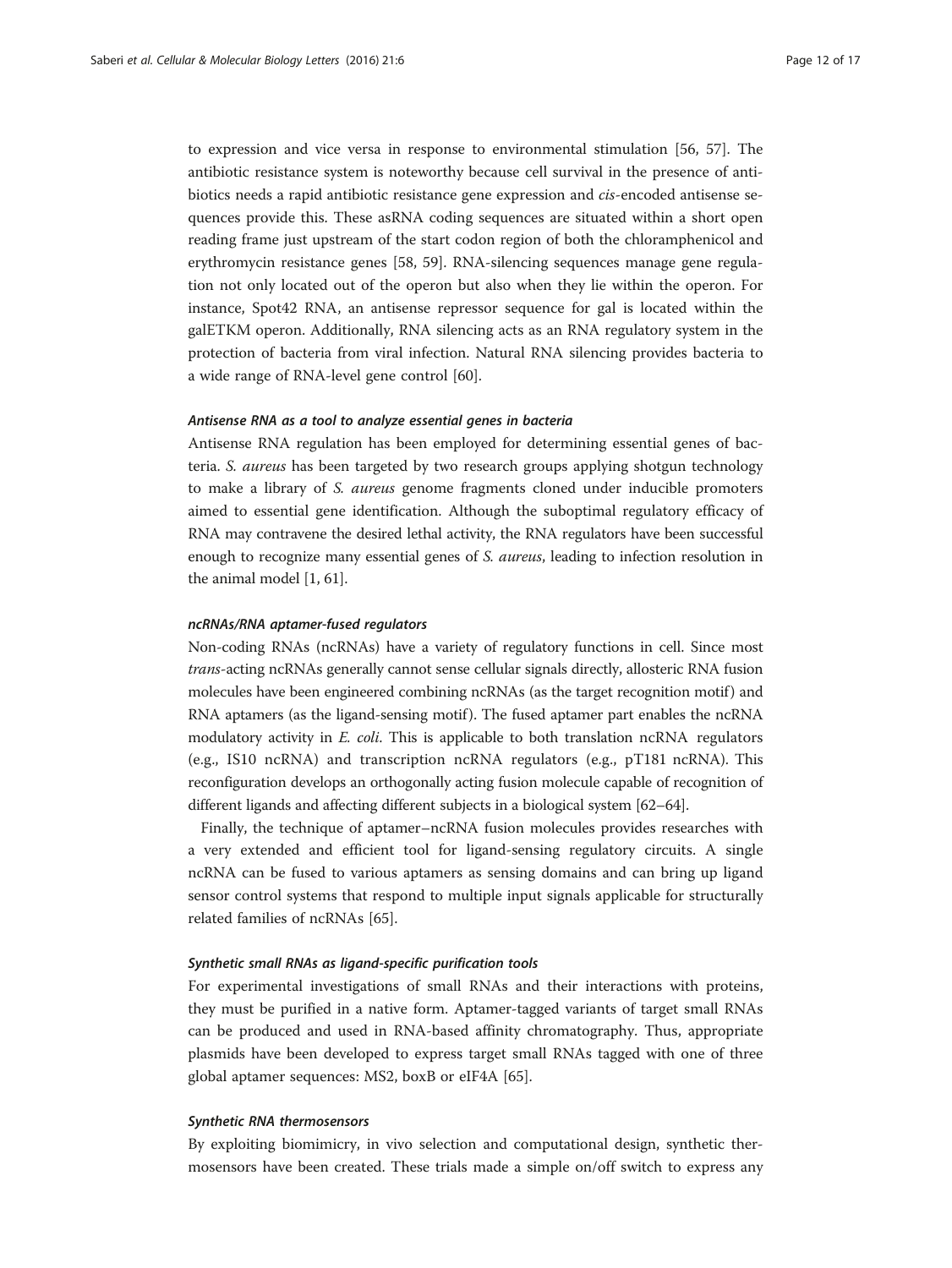desired gene in response to temperature. A similar principle was implemented to fuse the PrfA leader sequence to gfp mRNA. It could confer temperature dependence to gene expression in E. coli [\[66](#page-16-0)].

Other physical stimuli can also potentially be detected by this sensor-mediated regulatory system, making it possible to apply more criteria to biological systems and offering more metabolic engineering tools to researchers [[1](#page-14-0)].

RNA thermometers (RNATs) mostly regulate translation using a zipper like function and blocking the SD sequence at low temperature, resulting in suspension of translation initiation. As temperature increases, melting of the secondary structure causes the release of an SD sequence resulting in the resumption of translation [\[67\]](#page-16-0).

A novel functionality was created based on a temperature-controlled element of Salmonella fused to a hammer-head ribozyme (HHR) that fractions itself to a liberated RBS and a thermo-sensitive hairpin connected to the HHR. It brought a temperaturecontrolled ribozyme forward – a so-called thermozyme. Therefore, at higher temperature, the self-cleavage activity of the thermometer structure is impaired and the gene expression is silenced. This is the opposite of the natural behavior of thermosensors [[68](#page-16-0)].

Another simple theoretical thermometric mechanism was implemented for de novo design of a synthetic thermosensor based on an RBS embedded in a single stem loop that unmasks when the temperature reaches a predicted range. This hypothesis was assessed by constructing a particular modular structure including a promoter, a start codon, an SD sequence and a complementary anti-SD sequence (separated by four unique restriction sites), and standard reporter genes.

Another example is that the synthetic thermometer is designed based on the 5' UTR of the cIII gene of coli-phageλ, which switches between two secondary conformations (on/off structures) in response to temperature rather than fully melting. In the off conformation at low temperature, the RBS is veiled, but in the on conformation at higher temperatures, the RBS is revealed. Designed RNA thermometers subjected to extra mutations in practice lead to functional thermosensors that were actually temperature inducible using the reporter gene of lacZ (encoding β-galactosidase) [\[66](#page-16-0), [69](#page-16-0), [70](#page-16-0)].

#### Challenges and difficulties in using antisense RNA

Although RNA regulatory systems have many applications, some obstacles remain.

#### Method-born limitations in the procedure of small RNA identification

Currently, classical procedures of small RNA identification rely on bioinformatical approaches, which are somehow limited to a predefined data pool. This may direct research to an incomplete library that displays bias to sequence conservation, specific promoters and Rho-independent terminators, while missing several other aspects, including ORFs, Rho-dependent terminators and Hfq-independent small RNAs. To ensure a global unbiased approach to small RNA identification, other experimental and predictive procedures such as transcriptional profiling with the whole genome, massively parallel sequencing, and targeted identification of small RNAs are suggested [[71\]](#page-16-0).

#### Sufficient supplement of synthetic RNA for silencing

Another difficulty of the practical application of RNA silencers, either naturally existing in the cell or delivered into the cell, is the sufficiency of the silencer agent for efficient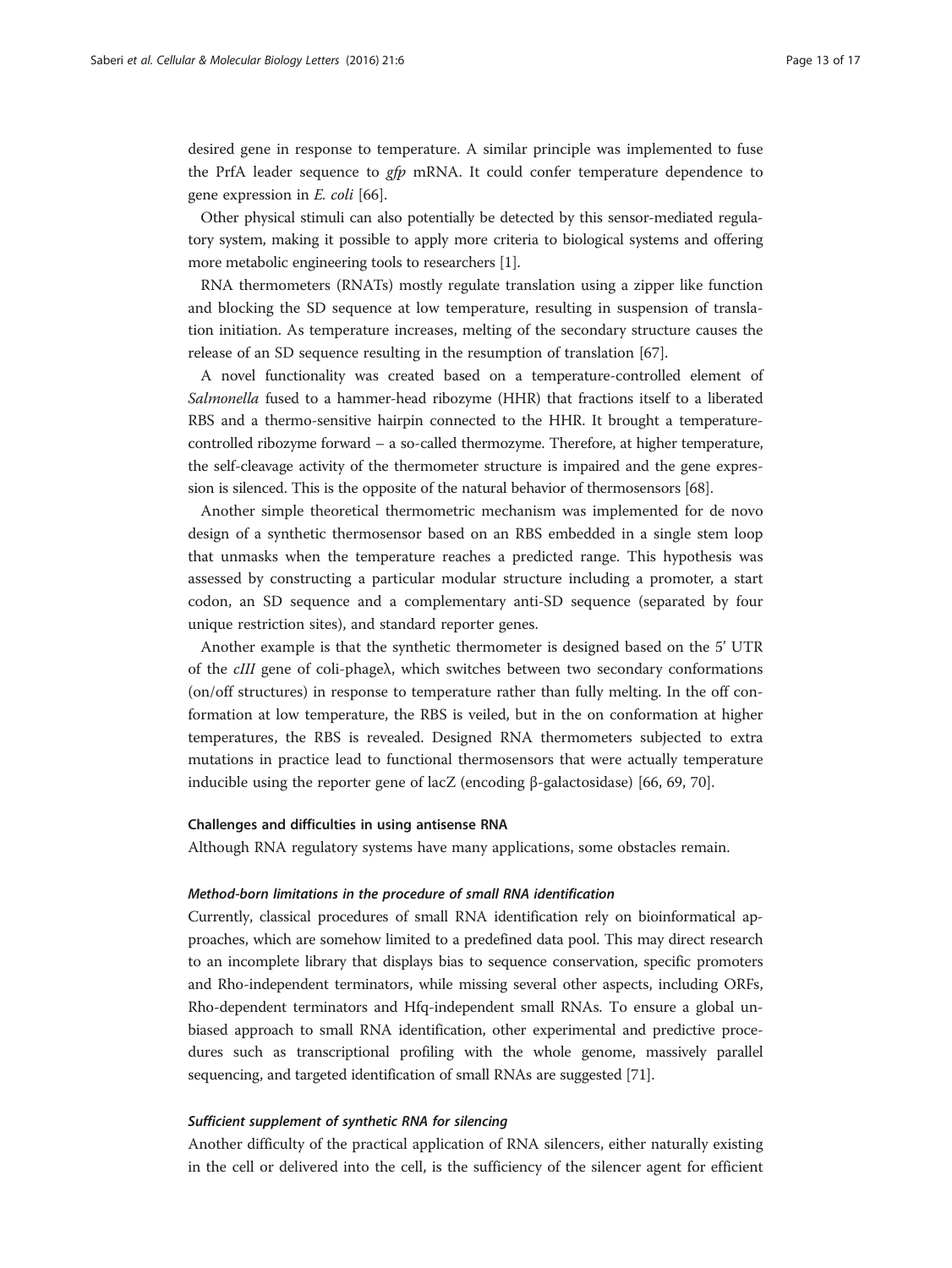silencing activity. Considering the abundance of mRNAs in the cell, an acceptable level of expression or delivery and stabilizing structures should be provided in order to achieve practical silencing [\[60](#page-16-0)].

Most delivery methods are culture dependent. Most prokaryotes from natural environments are not readily culturable. Moreover, even in culturable in vitro genetic manipulation methods, the nucleobase polymer transferring process is not 100 % efficient. On the other hand, DNA and RNA transferred to natural microbial communities can change their functionality. However, in addition to their beneficial applications, the inevitable subsequences should also be considered [[72\]](#page-16-0).

## Delivery methods

In the world of molecular biology, the success of every technique such as gene therapy and RNA regulation is highly dependent on the efficiency of the delivery approach of the multinucleotide molecule to the cell. A simple and efficient delivery system is necessary to exploit a prosperous RNA regulatory technology. Different biological physical and/or chemical methods are exerted for nucleotide polymers, as summarized in Table 4 [\[73](#page-16-0)–[76](#page-16-0)].

| Delivery methods                               | Traits                                                                                                                                                                                                                                                                                                                                      |
|------------------------------------------------|---------------------------------------------------------------------------------------------------------------------------------------------------------------------------------------------------------------------------------------------------------------------------------------------------------------------------------------------|
| Biological methods                             |                                                                                                                                                                                                                                                                                                                                             |
| Transduction                                   | A specific DNA donor is required for DNA transfer to recipient bacteria                                                                                                                                                                                                                                                                     |
| Conjugation                                    | Requiring physical contact of recipient and donor (host strain) with a<br>conjugative plasmid or participation of a third bacterium with a helper plasmid                                                                                                                                                                                   |
|                                                | Not useful for large-scale delivery applications                                                                                                                                                                                                                                                                                            |
| Gene transformation                            | Limited to a few naturally competent groups                                                                                                                                                                                                                                                                                                 |
| Physical methods                               |                                                                                                                                                                                                                                                                                                                                             |
| Electroporation                                | Highly efficient but requires low ionic strength medium and high voltage                                                                                                                                                                                                                                                                    |
|                                                | Not useful for large-scale delivery applications                                                                                                                                                                                                                                                                                            |
| Laser irradiation                              | Employs a laser to change cell permeability to allow transferal; requires physical<br>contact of laser and cells                                                                                                                                                                                                                            |
| Ultrasound DNA delivery<br>(UDD); Sonoporation | Appropriate approach for plasmid or DNA fragment transferal to eukaryotic cells<br>(e.g., gene therapy)                                                                                                                                                                                                                                     |
| Heat shock transfer                            | Mostly used for E. coli (in parallel with the calcium phosphate method)                                                                                                                                                                                                                                                                     |
| Chemical methods                               |                                                                                                                                                                                                                                                                                                                                             |
| Protein & Peptides                             | Introduced in the late 1950s, this technique originally used high salt concentration and<br>polycationic proteins to enhance nucleic acid entry into the cell.                                                                                                                                                                              |
|                                                | Now cationic peptides are using to enhance nucleic acid delivery. Cationic<br>peptides have been found useful for enhancing cellular uptake and/or cell<br>targeting oligonucleotide analogs. These peptides are synthetically<br>conjugated, used as non-covalent complexes, or used in combination with<br>polymer formulation techniques |
| Calcium phosphate                              | Simple, effective and still widely used for nucleic acid delivery                                                                                                                                                                                                                                                                           |
| Artificial lipids                              | DNA has been successfully complexed with cationic, anionic and neutral<br>liposomes. These complexes can be handled easily, but lipid-based systems<br>generally have significant drawbacks, including the lack of targeting and<br>variations arising during fabrication                                                                   |
| Naonparticles                                  | Using carbon nanotubes, nucleic acid is delivered into cells. Magneto-<br>transformation has also been used for nucleic acid transfer, but in that<br>method, pulsed magnetic fields assisted the delivery of DNA using magnetic<br>nanoparticles.                                                                                          |

Table 4 Delivery methods for transferring synthetic regulatory RNAs to bacteria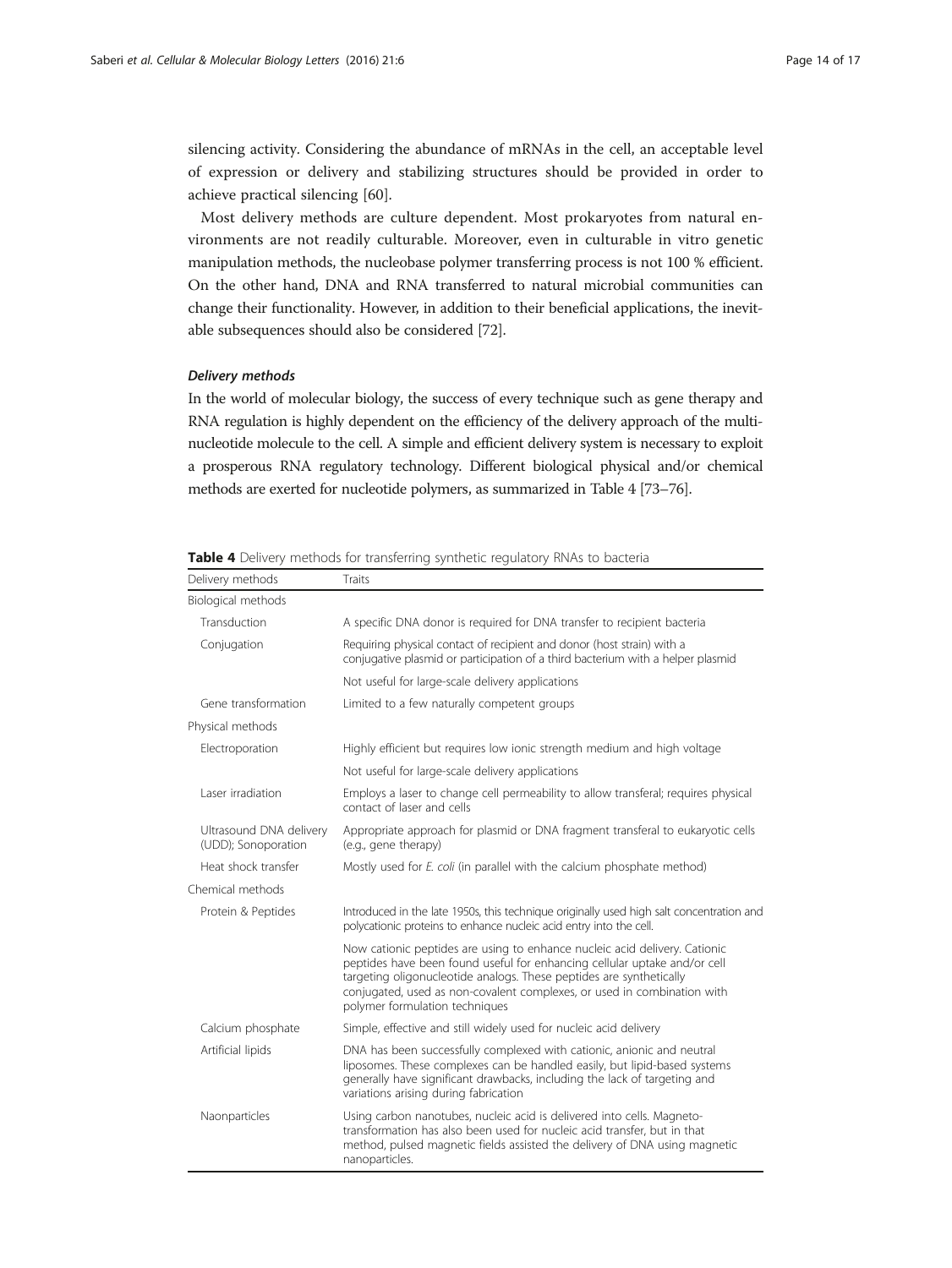<span id="page-14-0"></span>The most commonly used methods include conjugation, electroporation and heat shock transfer (especially for  $E$ ,  $coli$ ). Other physical techniques are usually only employed for small-scale prokaryotic cells [[77\]](#page-16-0). Ultrasound DNA delivery (UDD) is another practical method that can theoretically deliver DNA or RNA to any cell type (including bacterial, fungal, plant or mammalian cells) without the need for ion-free media and are thus usable for growing cells in natural media or human body fluids. Finally, it provides a non-invasive method allowing no necessity of direct physical contact [[78\]](#page-16-0). However, the frequency ranges that are efficient for eukaryotic cells are less effective in prokaryotic cells compared to classic bacterial transformation methods [[73\]](#page-16-0).

# Conclusion

The antisense RNA regulatory system is a mechanism for sequence-specific recognition of a particular transcript. It is usually involved in the degradation of said transcript. However, by definition, it could also be involved other forms of reduction or alteration of expression. New asRNA gene-controlling cases are being identified in nature, accompanied by the discovery of more mechanisms with a variety of potential applications. These utilities derive from variable mechanisms through which RNA regulatory systems influence target mRNA. AsRNAs can cause target mRNA degradation, change mRNA processing and/or affect mRNA transcription. The same applies to artificial asRNAs.

It remains to be seen whether transcriptional interference or antisense regulation can regulate sense–antisense pairs, but synthetic biology studies indicate that antisense transcription can improve existing networks by adding some constructive complexities. It is also possible to create new networks with desirable properties.

Regulatory RNA systems have considerable potential and are already used in silencing bacterial genes, altering bacterial behavior and inhibiting bacterial biofilm formation. They are also used as novel antibiotics, especially against multidrug-resistant bacteria. These applications have made them a popular subject for research.

#### Abbreviations

asRNA, antisense RNA; dsRNA, double-strand RNA; HHR, hammerhead ribozyme; lncRNA, long non-coding RNA; miRNAs, microRNA; NAT, natural antisense transcript; ncRNA, non-coding RNA; RBS, ribosome-binding site; RNAi, RNA interference; ROSE, repression of heat shock gene expression-like thermometers; UDD, ultrasound DNA delivery; UTR, untranslated region

#### Acknowledgments

The authors would like to thank the staff in the Applied Biotechnology Research Center for their kind help with this study.

#### Authors' contributions

FS, MK and MY performed literature search and drafted the manuscript. FS and MMM made Figures and Tables. AN wrote some sections and critically revised the manuscript. MMM designed the article, participated in the writing and analysis of information and approved the version to be published. All authors read and approved the final manuscript.

#### Competing interests

The authors declare that they have no competing interests.

#### Author details

<sup>1</sup>Molecular Biology Research Center, Baqiyatallah University of Medical Sciences, Tehran, Iran. <sup>2</sup>Nanobiotechnology Research Center, Baqiyatallah University of Medical Sciences, Tehran, Iran. <sup>3</sup>Applied Biotechnology Research Center, Baqiyatallah University of Medical Sciences, Tehran, Iran.

Received: 17 November 2015 Accepted: 23 December 2015 Published online: 28 July 2016

#### References

1. Lioliou E, Romilly C, Romby P, Fechter P. RNA-mediated regulation in bacteria: from natural to artificial systems. Nat Biotechnol. 2010;27:222–35.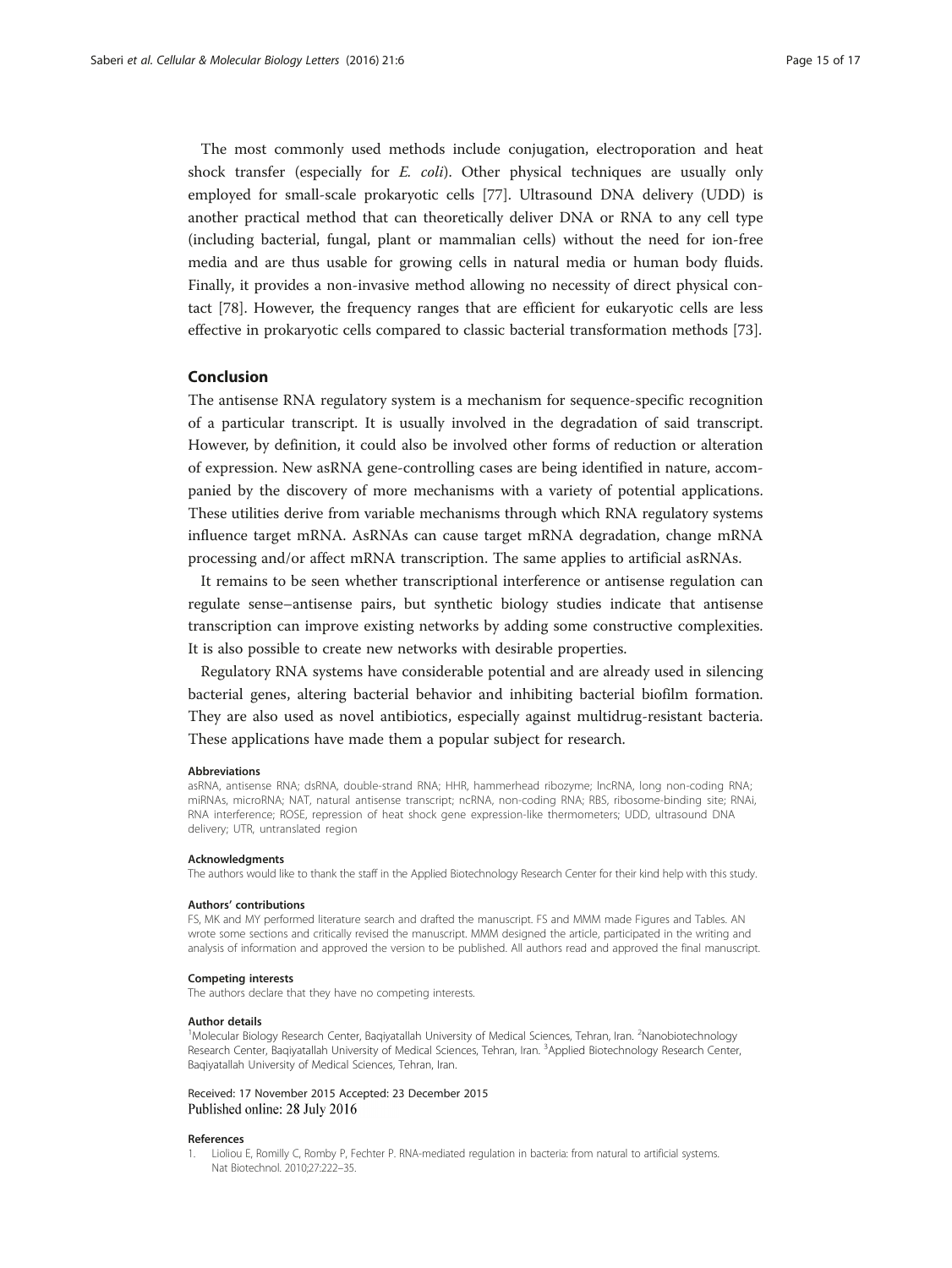- <span id="page-15-0"></span>2. Wagner E, Flardh K. Antisense RNAs everywhere? Trends Genet. 2002;18:223–6.
- 3. Khorkova O, Myers A, Hsiao J, Wahlestedt C. Natural antisense transcripts. Hum Mol Gen. 2014;23:54–63.
- 4. Hindley J. Fractionation of 32P-labelled ribonucleic acids on polyacrylamide gels and their characterization by fingerprinting. J Mol Biol. 1967;30:125–36.
- 5. Vanhée-Brossollet C, Vaquero C. Do natural antisense transcripts make sense in eukaryotes? Gene. 1998;211:1–9.
- 6. Lybecker M, Bilusic I, Raghavan R. Pervasive transcription: detecting functional RNAs in bacteria. Transcription. 2014;5:e944039.
- 7. Numata K, Okada Y, Saito R, Kiyosawa H, Kanai A, Tomita M. Comparative analysis of cis-encoded antisense RNAs in eukaryotes. Gene. 2007;392:134–41.
- 8. Goh S, Stach J, Good L. Antisense effects of PNAs in bacteria. Methods Mol Biol. 2014;1050:223–36.
- 9. Cho KH, Kim JH. Cis-encoded non-coding antisense RNAs in streptococci and other low GC Gram (+) bacterial pathogens. Front Genet. 2015;6:110–5.
- 10. Rasmussen LCV, Sperling-Petersen HU, Mortensen KK. Hitting bacteria at the heart of the central dogma: sequence-specific inhibition. Microb Cell Fact. 2007;6:24–8.
- 11. Lapidot M, Pilpel Y. Genome-wide natural antisense transcription: coupling its regulation to its different regulatory mechanisms. EMB Rep. 2006;7:1216–22.
- 12. Isaacs FJ, Dwyer DJ, Collins JJ. RNA synthetic biology. Nat Biotechnol. 2006;24:545–54.
- 13. Caldelari I, Chao Y, Romby P, Vogel J. RNA-mediated regulation in pathogenic bacteria. Cold Spring Harbor perspect in medicine 2013;19:123–9
- 14. Thomason MK, Bischler T, Eisenbart SK, Forstner KU, Zhang A, Herbig A, et al. Global transcriptional start site mapping using differential RNA sequencing reveals novel antisense RNAs in Escherichia coli. J Bacteriol. 2015;197:18–28.
- 15. Duygu B, Poels EM, Da Costa Martins PA. Genetics and epigenetics of arrhythmia and heart failure. Front Genet. 2013;30:202–4.
- 16. Wagner EG. Kill the messenger: bacterial antisense RNA promotes mRNA decay. Nat Struct Mol Biol. 2009;16:804–6.
- 17. Georg J, Hess WR. cis-antisense RNA, another level of gene regulation in bacteria. Microbiol Mol Biol Rev. 2011;75:286–300.
- 18. Stazic D, Lindell D, Steglich C. Antisense RNA protects mRNA from RNase E degradation by RNA–RNA duplex formation during phage infection. Nuc Acids Res. 2011;39:4890–9.
- 19. Green PJ, Pines O, Inouye M. The role of antisense RNA in gene regulation. Annu Rev Biochem. 1986;55:569–97.
- 20. Guillier M, Gottesman S, Storz G. Modulating the outer membrane with small RNAs. Genes Dev. 2006;20:2338–48.
- 21. Delihas N, Forst S. MicF: an antisense RNA gene involved in response of Escherichia coli to global stress factors. J Mol Biol. 2001;313:1–12.
- 22. Faghihi MA, Wahlestedt C. Regulatory roles of natural antisense transcripts. Nat Rev Mol Cell Biol. 2009;10:637–43.
- 23. Waters LS, Storz G. Regulatory RNAs in bacteria. Cell. 2009;136:615–28.
- 24. Kopf M, Klähn S, Scholz I, Hess WR, Voß B. Variations in the non-coding transcriptome as a driver of inter-strain divergence and physiological adaptation in bacteria. Sci Rep. 2015;5:9560–7.
- 25. Mok WW, McManus SA, Li Y. Small Size, Big Impact: Bacterial Functional Nucleic Acids and Their Applications. Chemical Biology of Nucleic Acids: Springer. 2014;40:309–323.
- 26. Sharma CM, Vogel J. Differential RNA-seq: the approach behind and the biological insight gained. Curr Opin Microbiol. 2014;19:97–105.
- 27. Thomason MK, Storz G. Bacterial antisense RNAs: how many are there and what are they doing? Annu Rev Genet. 2010;44:167–88.
- 28. Liu SR, Hu CG, Zhang JZ. Regulatory effects of cotranscriptional RNA structure formation and transitions. Wiley interdiscip rev RNA. 2016;47:503–27.
- 29. Lasa I, Toledo-Arana A, Dobin A, Villanueva M, De Los Mozos IR, Vergara-Irigaray M, et al. Genome-wide antisense transcription drives mRNA processing in bacteria. Proc Natl Acad Sci U S A. 2011;108:20172–7.
- 30. Yang Z, Jin X, Rao X, Hu FA. Natural antisense transcript regulates mucD gene expression and biofilm biosynthesis in Pseudomonas aeruginosa. Microbiol. 2011;80:768–74.
- 31. Wagner EGH, Simons RW. Antisense RNA control in bacteria, phages, and plasmids. Annu Rev Microbiol. 1994;48:713–42.
- 32. Chen S, Zhang A, Blyn LB, Storz G. MicC, a second small-RNA regulator of Omp protein expression in Escherichia coli. J Bacteriol. 2004;186:6689–97.
- 33. Sillers R, Al-Hinai MA, Papoutsakis ET. Aldehyde-alcohol dehydrogenase and/or thiolase overexpression coupled with CoA transferase downregulation lead to higher alcohol titers and selectivity in Clostridium acetobutylicum fermentations. Biotechnol Bioeng. 2009;102:38–49.
- 34. Wagner EGH, Altuvia S, Romby P. 12 Antisense RNAs in bacteria and their genetic elements. Adv Genet. 2002;46:361–98.
- 35. Faridani OR, Nikravesh A, Pandey DP, Gerdes K, Good L. Competitive inhibition of natural antisense Sok-RNA interactions activates Hok-mediated cell killing in Escherichia coli. Nucleic Acids Res. 2006;34:5915–22.
- 36. Kawano M, Aravind L, Storz G. An antisense RNA controls synthesis of an SOS-induced toxin evolved from an antitoxin. Mol Microbiol. 2007;64:738–54.
- 37. Kawano M. Divergently overlapping cis-encoded antisense RNA regulating toxin-antitoxin systems from E. coli: hok/sok, ldr/rdl, symE/symR. RNA Biol. 2012;9:1520–7.
- 38. Moghaddam MM, Khodi S, Mirhosseini A. Quorum Sensing in Bacteria and a Glance on Pseudomonas aeruginosa. Clin Microbial. 2014;3:1–10.
- 39. Aghamollaei H, Moghaddam MM, Kooshki H, Heiat M, Mirnejad R, Barzi NS. Detection of Pseudomonas aeruginosa by a triplex polymerase chain reaction assay based on lasI/R and gyrB genes. J Infec Public Health. 2015;8:314–22.
- 40. Romby P, Vandenesch F, Wagner EGH. The role of RNAs in the regulation of virulence-gene expression. Curr Opin Microbiol. 2006;9:229–36.
- 41. Liu JM, Camilli A. A broadening world of bacterial small RNAs. Curr Opin Microbiol. 2010;13:18–23.
- 42. Courtney C, Chatterjee A. cis-Antisense RNA and Transcriptional Interference: Coupled Layers of Gene Regulation. J Gene Ther. 2014;2:9–15.